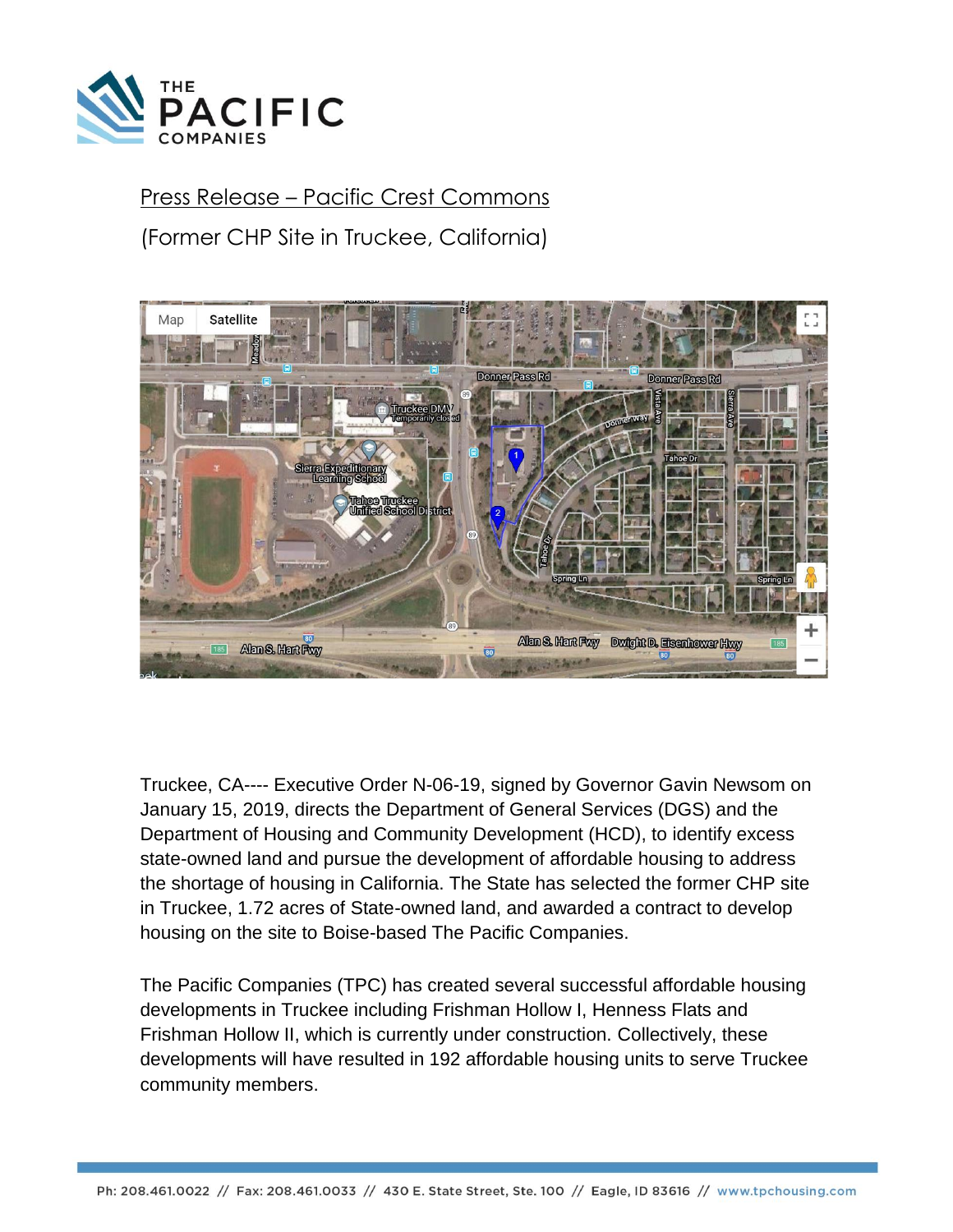"We are looking forward to working with the state, county and town to develop much needed housing for Truckee's workforce in this gateway location. This is a great site given its close proximity to a variety of amenities and services for families," said Caleb Roope, TPC President and CEO.

Due to current State law, State-facilitated projects do not need to comply with local land use regulations and building codes. While the State's proposed project does not currently comply with Town of Truckee zoning for the property, the State is working with the Town to produce a project that addresses Truckee's affordable housing challenges and promotes Truckee's community values.

"Truckee has a shortage of housing that the local workforce can afford. Though the Town will have a minimal role in the review of this project, we will be coordinating with the State to create as much alignment with local standards as possible to order to create a project that fits with our community," said Denyelle Nishimori, Town of Truckee Community Development Director.

The State's goal is to create homes affordable to low-income local residents. The housing will be restricted to serve individuals and families earning no more than 80% of the area median income. For a family of two, the maximum income limit is \$57,000 per year based on 2020 Nevada County numbers.

## **About the Site**

The former California Highway Patrol facility is located at 10077 State Route 89 South in Truckee, California and includes 1.72 acres of improved land across two parcels. Though the site is located in the Town of Truckee (Nevada County), it sits at the entrance to North Lake Tahoe in Placer County. It is envisioned that housing on this site would serve the needs of the Tahoe-Truckee region. This region is defined as the geographic boundaries of the Tahoe Truckee Unified School District and includes the Town of Truckee, North Lake Tahoe, Donner Summit, Northstar and Olympic Valley.

Over the next few months, TPC and the State will be working with local partners to begin public outreach to the local neighborhood and community. The purpose of this outreach effort is to understand local community objectives and values and to begin a dialogue intended to ensure the project jointly achieves both State and local interests.